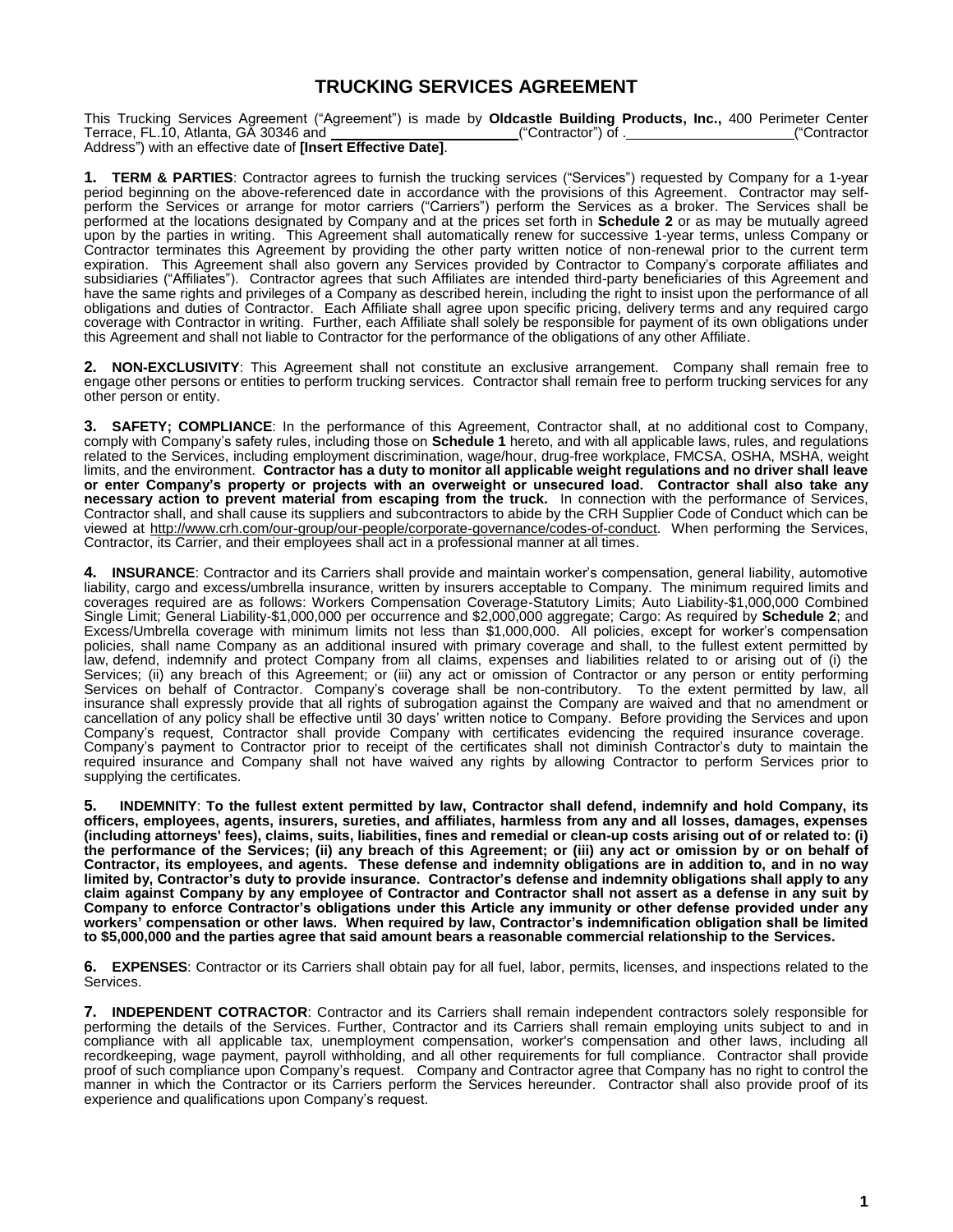**8. FLOW-DOWN**: In the event that the Services are performed in connection with Company's performance of a contract with a third party, the provisions of that contract are incorporated into this Agreement by reference. Company will make any such contract available to the Contractor for inspection.

**9. COMPANY SUPPLIED EQUIPMENT**: From time to time, Contractor or its Carriers may perform the Services with Company's trailing equipment. Contractor and its Carriers shall be liable for any loss or damage to such equipment, normal wear and tear excluded. Company's equipment shall not be used to provide services to any other person or entity.

**10. ASSIGNMENT & MODIFICATION**: This Agreement and any payments related to the same may not be assigned by Contractor to any person or entity without Company's advance written consent. Any unauthorized assignment is void. This Agreement sets forth the complete agreement of the parties with respect to the Services. Any modification of this Agreement must be in writing and signed by both parties.

**11. CONFIDENTIALITY**: Contractor and its Carriers shall treat Company's business information, including Company's products and customers, as confidential information and shall not disclose the information to any third party.

**12. MONITORING; DAMAGED OR REJECTED SHIPMENTS**: Contractor shall closely monitor the drivers and vehicles used in the performance of this Agreement so that the drivers and vehicles comply with all applicable regulations. If Company's customer rejects a shipment or Contractor is unable to deliver a shipment in a timely manner for any other reason, Contractor shall provide prompt notice of the delivery issue to Company. Contractor shall immediately notify Company of any damaged shipment and photograph any damaged shipment. Company shall instruct Contractor as to the manner of disposal of the damaged shipment and the parties shall agree on any compensation for the returned shipment in writing.

**13. ENFORCEABILITY**: If any provision of this Agreement is found unenforceable by any arbitrator or court, the parties agree that such provision shall be modified to the minimum extent necessary to render it enforceable and that the remainder of this Agreement shall not be affected by the modification of such provision. Any damages recoverable by Company from Contractor shall bear interest at the annual rate of 12%, or the highest rate permitted by law, whichever is lower.

**14. DISADVANTAGED BUSINESS ENTERPRISE**: If Contractor is to perform as a Disadvantaged, Small, Minority or Female-Owned Business Enterprise ("DBE"), Contractor (i) shall ensure that all Services are performed and supervised by Contractor's own forces, except for Services subcontracted to others with Company's prior written consent, and (ii) shall comply with all applicable federal, state, and local laws, regulations or ordinances governing the Contractor's performance and continuing certification as a DBE so that its performance will count toward Company's DBE requirements in the Contract.

**15. MANDATORY BINDING ARBITRATION: ANY DISPUTE ARISING UNDER OR RELATED TO THIS AGREEMENT SHALL BE SUBMITTED TO AND RESOLVED BY BINDING ARBITRATION BY A SINGLE ARBITRATOR IN THE STATE AND COUNTY OF COMPANY'S OFFICE. THE AMERICAN ARBITRATION ASSOCIATION ("AAA") SHALL CONDUCT THE ARBITRATION AND THE COSTS OF THE ARBITRATION SHALL BE BORNE EQUALLY BY THE PARTIES. NOTWITHSTANDING ANY LANGUAGE TO THE CONTRARY IN THE CONTRACT DOCUMENTS, THE PARTIES AGREE: THAT THE UNDERLYING AWARD MAY BE APPEALED PURSUANT TO THE AAA'S OPTIONAL APPELLATE ARBITRATION RULES; THAT THE UNDERLYING AWARD RENDERED BY THE ARBITRATOR(S) SHALL, AT A MINIMUM, BE A REASONED AWARD; AND THAT THE UNDERLYING AWARD SHALL NOT BE CONSIDERED FINAL UNTIL AFTER THE TIME FOR FILING THE NOTICE OF APPEAL HAS EXPIRED.**

**16. LIMITATION OF LIABILITY: TO THE FULLEST EXTENT PERMITTED BY LAW, COMPANY SHALL NOT BE LIABLE FOR ANY CONSEQUENTIAL, INDIRECT, INCIDENTAL, SPECIAL, EXEMPLARY, OR PUNITIVE DAMAGES WITH REGARD TO ANY CLAIM ARISING OUT OF OR RELATING TO THIS AGREEMENT.**

**17. COUNTERPARTS:** This Agreement may be executed in counterparts, each of which shall be deemed an original, but all of which together shall be deemed to be one and the same agreement. A signed copy of this Agreement delivered by electronic transmission shall be deemed to have the same legal effect as an original.

**18. SCHEDULES.** The following documents are attached hereto and incorporated into the Agreement:

| <b>Schedule</b><br><b>Number</b> | <b>Description of Schedule</b>                                                   | Included<br>(Yes/No) |
|----------------------------------|----------------------------------------------------------------------------------|----------------------|
|                                  | Safety Policy & Operating Requirements                                           | Yes                  |
|                                  | <b>Pricing Schedule</b>                                                          | Yes                  |
|                                  | FWHA Form 1273 - Required Contract Provisions Federal-Aid Construction Contracts |                      |
|                                  | VEVRAA - Section 503 Clause                                                      |                      |
|                                  | <b>State Specific Provisions</b>                                                 |                      |

### **CONTRACTOR:**

**COMPANY:** 

| Bγ:      |  |
|----------|--|
| Printed: |  |
| Title:   |  |

| By:      |  |
|----------|--|
| Printed: |  |
| Title:   |  |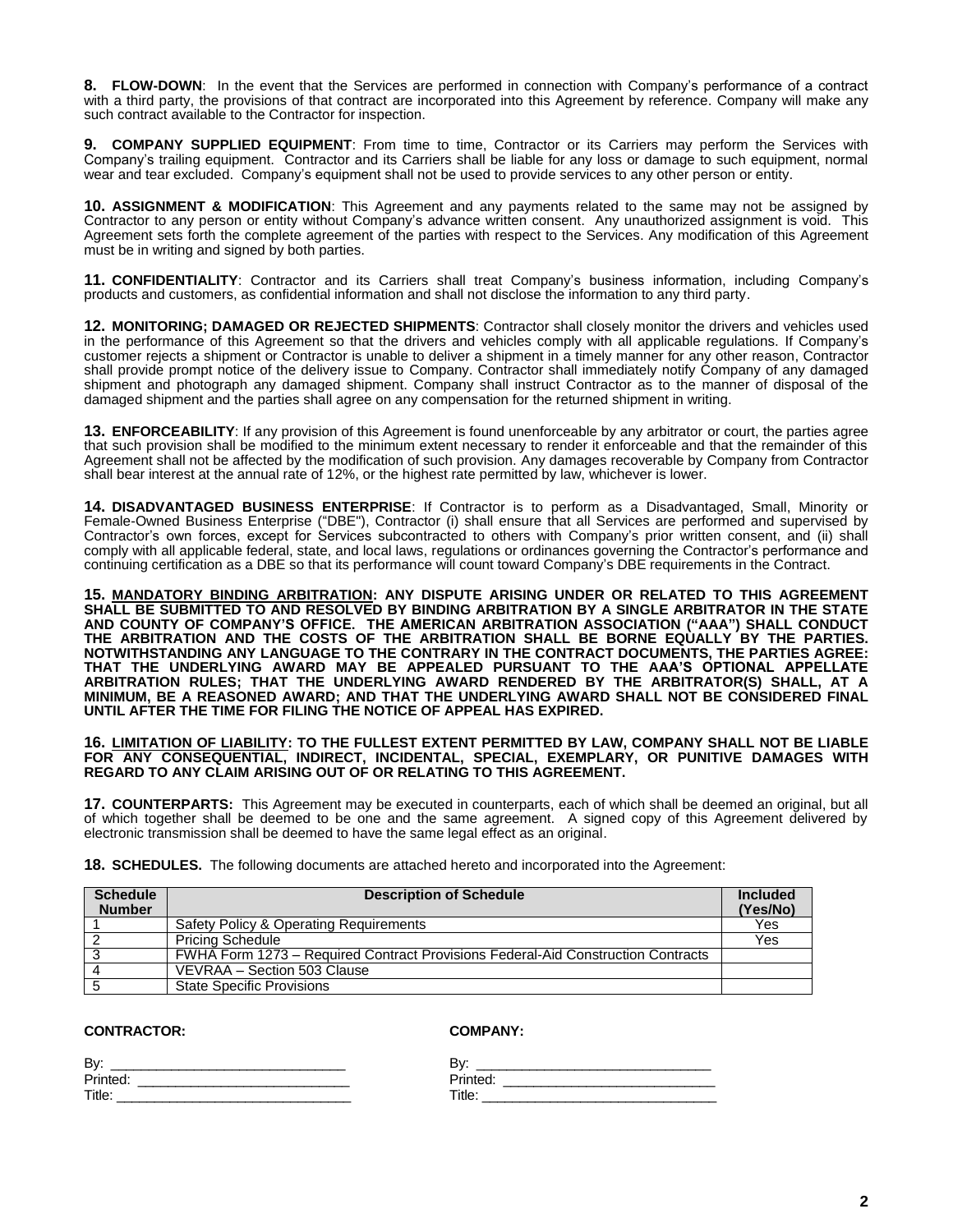#### **SCHEDULE 1**

#### **SAFETY POLICY & OPERATING REQUIREMENTS**

All persons visiting Company's facilities or projects must comply with the following safety rules in addition to any safety regulations imposed by law. These rules are not intended to encompass every conceivable situation or to contradict any applicable laws, legal duties, or more stringent site-specific rules. As a result, these general safety rules should always be considered subject to such laws, duties, rules and the exercise of reasonable judgment.

- 1. All drivers must remain in their vehicles unless in an area specifically designated for vehicle parking and pedestrian use. Drivers must carefully examine the surrounding prior to exiting their vehicle due to the nature of business environment.
- 2. If applicable, request a copy of the applicable **Internal Traffic Control Plan ("ITCP")** prior to entering any project or facility and attend any required meetings regarding the ITCP.
- 3. To the extent required by 49 CFR 382.301 or any other regulation, Contractor shall require its drivers to undergo testing for controlled substances prior to the first time any of Contractor's drivers performs safety-sensitive functions as a condition to being used, unless Contractor qualifies for an approved exception. Contractor shall not allow any driver to perform safety-sensitive functions unless the employer has received a controlled substances test result from the Medical Review Officer or Consortium/Third Party Administrator indicating a verified negative test result for that driver.
- 4. **MAINTAIN AWARENESS OF THOSE AROUND YOUR VEHICLE AT ALL TIMES.**
- 5. Establish and maintain eye contact with anyone directing you while backing. **IF, AT ANY TIME, YOU LOSE SIGHT OF ANY PERSON AROUND YOUR VEHICLE, STOP YOUR VEHICLE IMMEDIATELY**. Do not continue backing until you have located this person and are assured that there is no one else behind your vehicle. NEVER assume that a person around your vehicle has seen you or heard you or will get out of the way. It should be second nature for you to stop in this situation and to remain stopped until it is clearly safe to proceed. **WHEN IN DOUBT, STOP.**
- 6. **A "spotter" (also known as a "backer" or "observer") must be guiding you whenever you are backing up a vehicle.** The spotter must be guiding you the entire time—no matter how little or how far you are backing up the vehicle. If you lose sight of the spotter at any time, stop backing immediately. **IF, AT ANY TIME, YOU LOSE SIGHT OF THE SPOTTER OR A SPOTTER IS NOT PRESENT, STOP YOUR VEHICLE IMMEDIATELY**.
- 7. All vehicles with obstructed rear views must be equipped with functioning backup alarms and/or cameras. Although backup alarms are meant to warn others that you are moving in reverse, they do not guarantee that everyone will see you, hear you, or get out of your way, nor do they guarantee that all "blind spots" behind your vehicle are clear. It is extremely important, therefore, to STOP and ask for assistance if you need help while backing. **WHEN IN DOUBT, STOP.**
- 8. Contractor must obey all speed limits and other traffic control at all facilities.
- 9. Contractor must yield the right-of-way to all pedestrians and equipment at all facilities.
- 10. Your headlights must be on at all times, day or night.
- 11. Do not leave your vehicle unattended, unless it is absolutely necessary. When you do determine that it is absolutely necessary to leave your vehicle unattended, ensure that your vehicle is properly secured and that it is safely located.
- 12. Use extreme care when entering and exiting all facilities and projects.
- 13. Do not use cell phones or other communication devices at all, unless you are (1) in a building or trailer, (2) in a properly secured, safely located, and completely stopped vehicle that is not performing or waiting to perform operations (for example, you may not use cell phones while loading, unloading, or waiting to load/unload), or (3) receiving, or responding, to instructions related to the work at hand (but only if it is safe to do so).
- 14. Familiarize yourself with the area in which you are operating your vehicle by becoming aware of, among other things: overhead wires/power lines that could be struck by any part of your vehicle.
- 15. Contractor shall clean all tailgates and securely fasten a tarp to all loose loads or take any other necessary action to prevent material from escaping from the truck.
- 16. Company may terminate this Agreement if Contractor's employees fail to comply with Company's safety requirements.
- 17. **ACCIDENT/SPILL REPORTING:** Any accident with another vehicle or stationary object, or any material spill while laden with Company's products must be reported to the Company immediately. Any accidents or spills should first be reported to the proper authorities.
- 18. **Contractor shall comply with all applicable weight regulations and inspect all loads prior leaving or entering Company's projects or facilities. No driver shall leave or enter Company's projects or facilities with an overweight, unsecured or unsafe load.**
- 19. **PERSONAL PROTECTIVE EQUIPMENT:** Contractor shall instruct and require all of its employees to comply with Company's Personal Protective Equipment ("PPE") requirements. The PPE requirements include the following:

| Job/Operation | Type of Hazard(s)               | <b>PPE Required</b>             |
|---------------|---------------------------------|---------------------------------|
| Driver        | Head Hazard - impact            | Hard Hat                        |
| <b>Driver</b> | Foot Hazard - impact            | <b>Steel Toe Shoes</b>          |
| <b>Driver</b> | Face/Eye Hazard - impact & dust | <b>Safety Glasses</b>           |
| <b>Driver</b> | Skin Hazard - abrasion          | Sleeved Shirt & Long Pants      |
| <b>Driver</b> | Face – liquid spray             | Face Shield                     |
| <b>Driver</b> | Hands – abrasion & burns        | Gloves (Elbow Length-Liquid AC) |